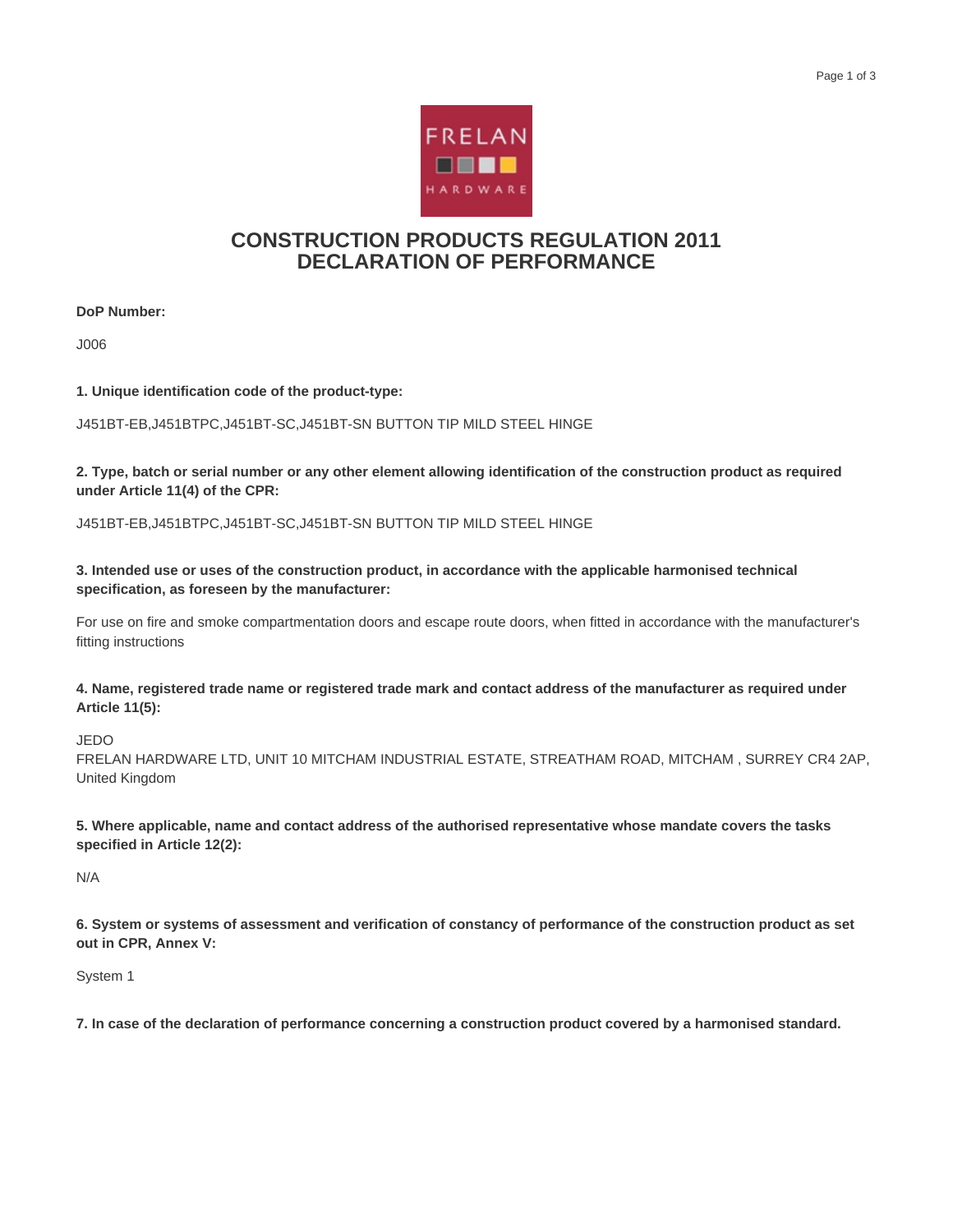EN 1935:2002 Notified product certification body No. EN 1935:2002 NOTIFIED BODY 1121 ISSUED THE EC performed the determination of the product type on the basis of type testing (including sampling); initial inspection of the manufacturing plant and of the factory production control and continuous surveillance; assessment and evaluation of factory production control; and issued the certificate of constancy of performance of the product.

## **8. European Technical Assessment:**

N/A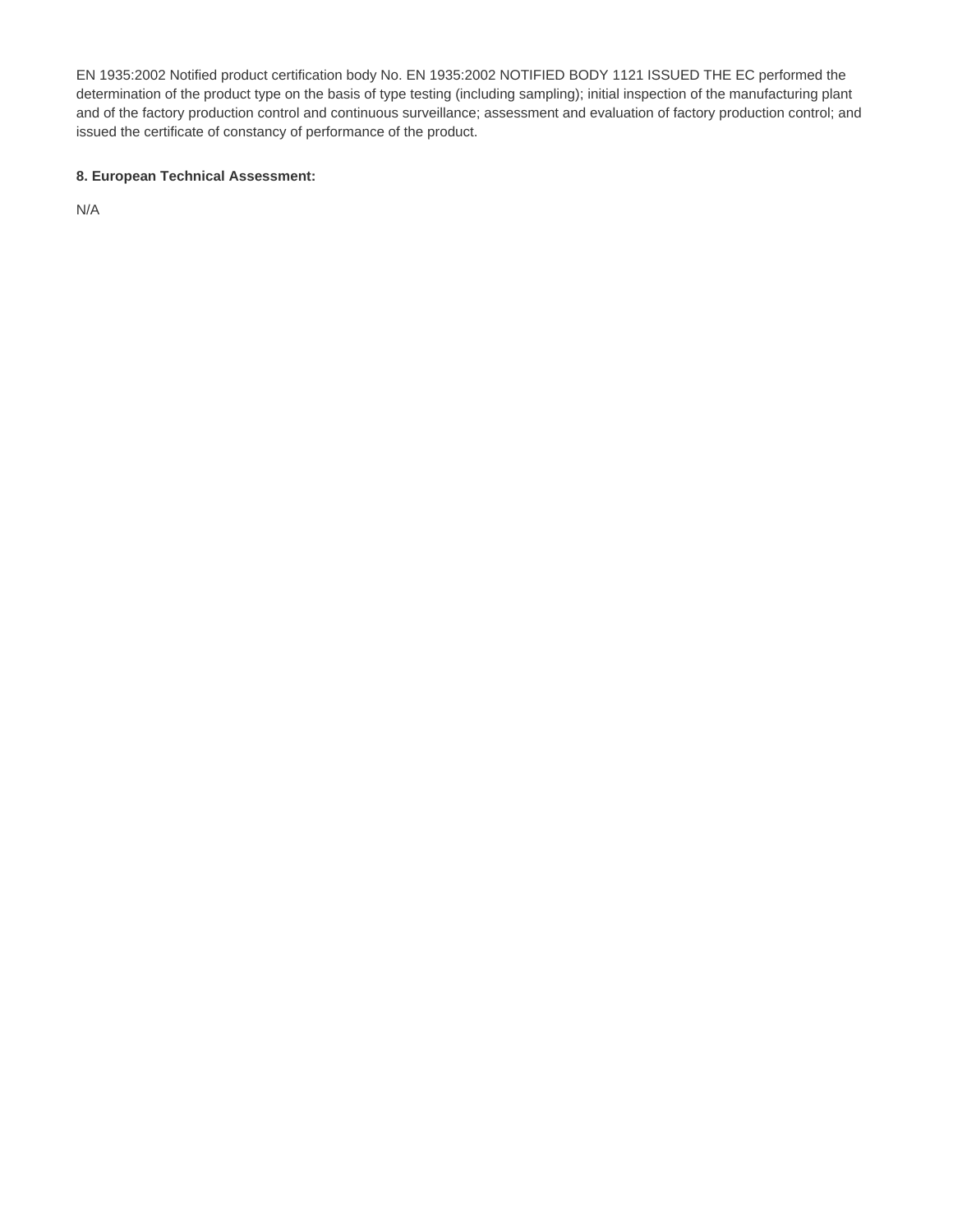## **9. Declared performance**

| <b>Essential characteristics</b><br><b>Self closing</b>          | <b>Performance</b>                                                                                                                                                                                               | Harmonised technical specification        |
|------------------------------------------------------------------|------------------------------------------------------------------------------------------------------------------------------------------------------------------------------------------------------------------|-------------------------------------------|
| Initial friction torque with max. door<br>mass 40 kg             | 2 Nm                                                                                                                                                                                                             | EN 1935:2002                              |
| Static load                                                      |                                                                                                                                                                                                                  |                                           |
| Load deformation                                                 | Passed with a displacement under load:<br>-lateral not more than 2 mm<br>-vertical not more than 4 mm<br>and a residual displacement after<br>unloading.<br>-lateral 0.1MM<br>-vertical 0.3MM                    |                                           |
| Overload                                                         | -no breakage of any hinge leaf, knuckle,<br>barrel or pin nor any cracking or<br>deformation visible to normal or<br>corrected vision<br>-the hinged test element remained<br>connected to the frame             |                                           |
| Shear strength                                                   | Passed with a lateral and vertical<br>displacement after unloading.<br>not more than 1 mm                                                                                                                        |                                           |
| Hinges for use on fire-resistant and/or<br>smoke-controls doors; | Grade 1: suitable for use on fire/smoke<br>resistant door assemblies                                                                                                                                             |                                           |
| <b>Essential characteristics</b><br><b>Durability</b>            | <b>Performance</b>                                                                                                                                                                                               | <b>Harmonised technical specification</b> |
| Durability                                                       | Passed a 200 000 cycles test with a<br>maximum wear:<br>-lateral 0.2MM<br>-vertical 0.8MM<br>with a maximum frictional torque.<br>-after 20 cycles 2 Nm<br>-after the completion of 200000 cycles 2<br><b>Nm</b> | EN 1935:2002                              |
| Corrosion                                                        | Pass Grade 3: 96 hrs                                                                                                                                                                                             |                                           |
| <b>Dangerous Substances Annex ZA3</b>                            | The materials in the product(s) do not<br>contain or release any dangerous<br>substances in excess of the maximum<br>levels specified in existing European<br>material standards or any national<br>regulations. |                                           |